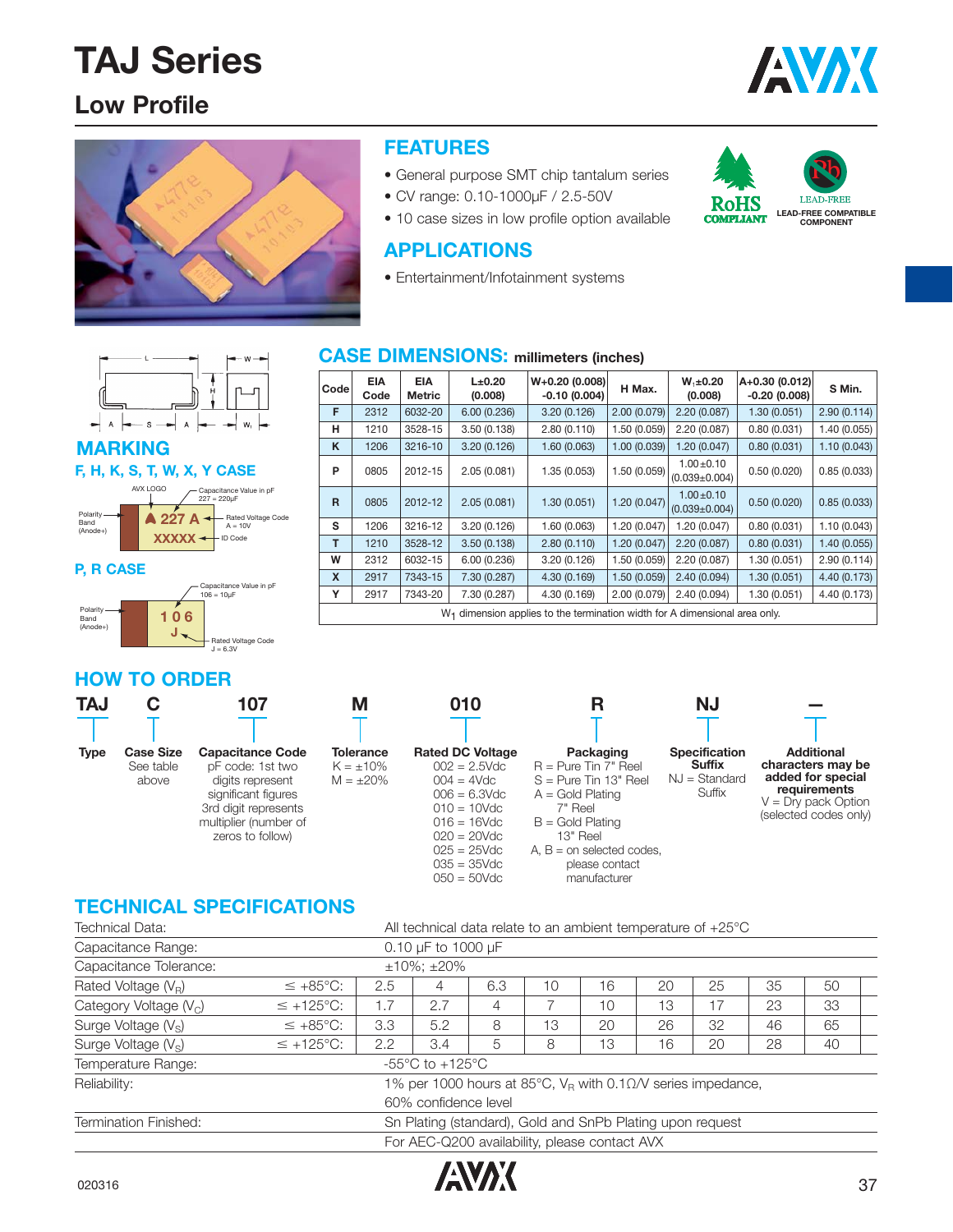

## **Low Profile**

### **CAPACITANCE AND RATED VOLTAGE RANGE (LETTER DENOTES CASE SIZE)**

|                      | Capacitance       | Rated voltage DC $(V_R)$ to 85°C        |                                            |                                                 |                                          |                                 |                             |                              |                       |                              |  |  |  |
|----------------------|-------------------|-----------------------------------------|--------------------------------------------|-------------------------------------------------|------------------------------------------|---------------------------------|-----------------------------|------------------------------|-----------------------|------------------------------|--|--|--|
| μF                   | Code              | 2.5V(e)                                 | 4V (G)                                     | $6.3V$ (J)                                      | 10V (A)                                  | 16V (C)                         | 20V (D)                     | 25V (E)                      | 35V (V)               | 50V (T)                      |  |  |  |
| 0.10<br>0.15<br>0.22 | 104<br>154<br>224 |                                         |                                            |                                                 |                                          |                                 | R/S<br>R/S<br>R/S           | $\mathsf{R}$<br>$\mathsf{R}$ | R/S<br>R/S<br>R/S     | $\mathsf S$<br>S<br>P/R/S    |  |  |  |
| 0.33<br>0.47<br>0.68 | 334<br>474<br>684 |                                         |                                            |                                                 |                                          | R/S                             | R/S<br>R/S<br>R/S/T         | $\mathsf{R}$<br>R/S<br>R/S   | R/S<br>R/S/T<br>P/S/T | P/R <sup>M</sup> /S/T<br>S/T |  |  |  |
| 1.0<br>1.5<br>2.2    | 105<br>155<br>225 |                                         | R/S                                        | R/S<br>R/S                                      | R/S<br>R/S<br>R/S                        | R/S/T<br>R/S<br>R/S/T           | R/S/T<br>P/R/S/T<br>P/R/S/T | P/R/S<br>P/S/T<br>T          | P/S/T<br>T            | W<br>W<br>W                  |  |  |  |
| 3.3<br>4.7<br>6.8    | 335<br>475<br>685 | R<br>R                                  | R/S<br>R/S<br>R/S/T                        | R/S<br>R/S/T<br>R/S/T                           | R/S/T<br>R/S/T<br>P/R/S/T                | R/S/T<br>K/P/S/T<br>S/T         |                             | T/W<br>T/W<br>W              | W<br>W<br>Υ           | Υ<br>Υ<br>Y                  |  |  |  |
| 10<br>15<br>22       | 106<br>156<br>226 | R/S<br>R.<br>P/R                        | R/S/T<br>R/S/T<br>K/P/R/S/T                | P/R/S/T<br>K/P/R/S/T<br>K/P <sup>M</sup> /S/T/W | K/P/R <sup>M/</sup> /S/T<br>S/T/W<br>T/W | T/W<br>T <sup>(M)</sup> /W<br>W | W<br>W<br>W/Y               | W<br>Y<br>$\vee$             | <b>X/Y</b><br>Y<br>Y  |                              |  |  |  |
| 33<br>47<br>68       | 336<br>476<br>686 | K/P/S<br>P(M)/S<br>Τ                    | K/PM/S/T/W<br>T/W<br>T/W                   | T/W<br>T/W<br>W                                 | W<br><b>H/W/Y</b><br>W/Y                 | <b>WY</b><br>W/X/Y<br>F/X/Y     | <b>X/Y</b><br>X/Y<br>Y      | Y<br>Y                       |                       |                              |  |  |  |
| 100<br>150<br>220    | 107<br>157<br>227 | <b>T/W</b><br>$T^{(M)}/W$<br><b>W/Y</b> | T <sup>(M)</sup> /W<br>W/Y<br><b>W/X/Y</b> | <b>WY</b><br>W/X/Y<br>F/X/Y                     | <b>W/X/Y</b><br>F/X <sup>M</sup> /Y<br>Y | $F^{(M)}/Y$<br>$Y^{(M)}$        |                             |                              |                       |                              |  |  |  |
| 330<br>470<br>680    | 337<br>477<br>687 | W <sub>(M)</sub> /Y<br>F/Y<br>Υ         | F/X/Y<br>Υ<br>$Y^{(M)}$                    | Y<br>Υ                                          |                                          |                                 |                             |                              |                       |                              |  |  |  |
| 1000                 | 108               | $Y^{(M)}$                               |                                            |                                                 |                                          |                                 |                             |                              |                       |                              |  |  |  |

Available Ratings (M tolerance only)

Note: Voltage ratings are minimum values. AVX reserves the right to supply higher ratings in the same case size, to the same reliability standards.

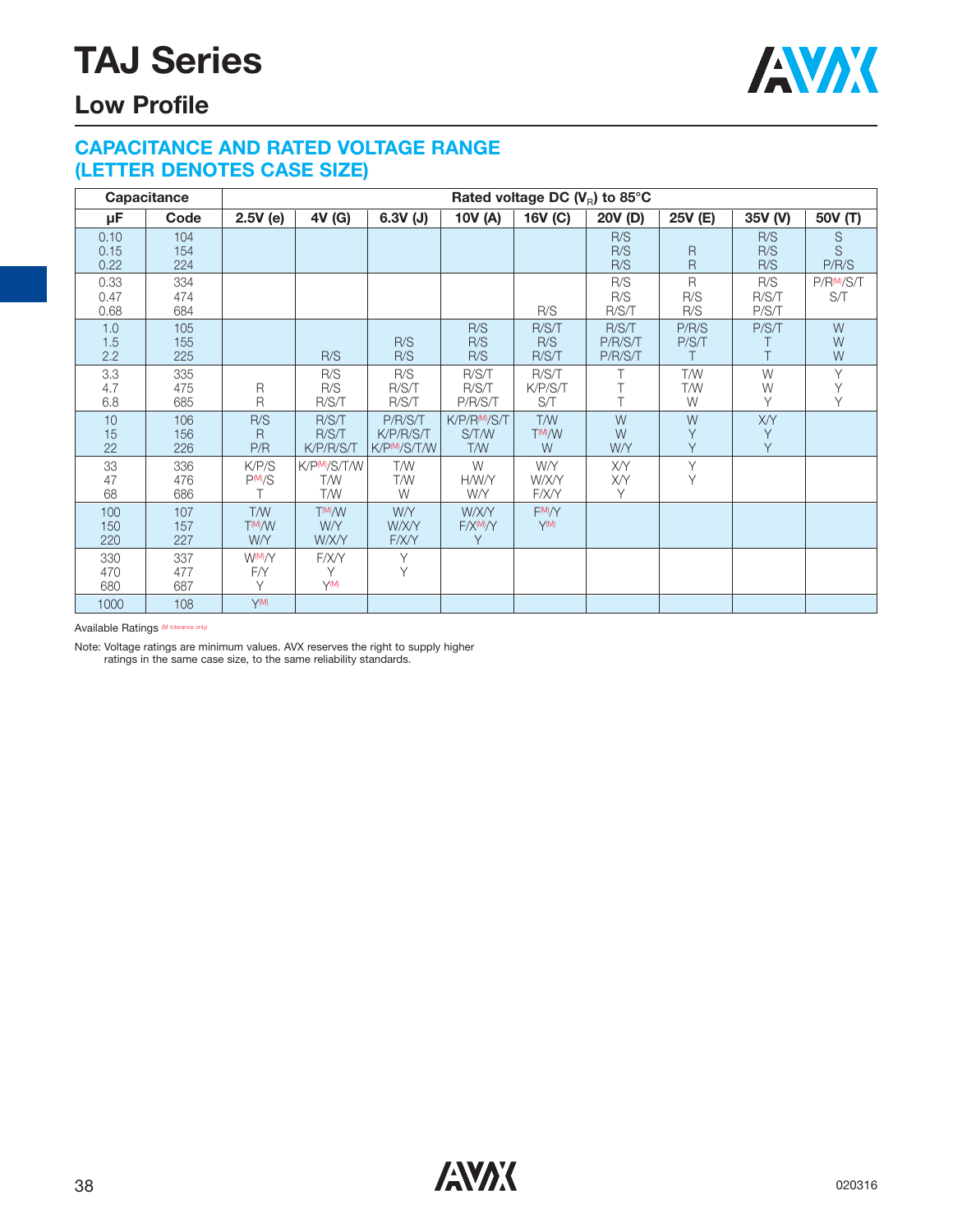

## **Low Profile**

| <b>AVX</b>                       | Case                    | Capacitance     | Rated                            | Rated              | Category<br>Voltage | Category<br>Temperature | <b>DCL</b>          | DF                  | ESR<br>Max.            |                                  | 100kHz RMS Current (mA) |            |                       |  |
|----------------------------------|-------------------------|-----------------|----------------------------------|--------------------|---------------------|-------------------------|---------------------|---------------------|------------------------|----------------------------------|-------------------------|------------|-----------------------|--|
| Part No.                         | <b>Size</b>             | (µF)            | Voltage<br>(V)                   | Temperature<br>(C) | $(V)$               | (C)                     | Max.<br>(µA)        | Max.<br>(%)         | @ 100kHz<br>$(\Omega)$ | <b>MSL</b>                       | $25^{\circ}$ C          | 85°C       | 125°C                 |  |
|                                  |                         |                 |                                  |                    |                     | 2.5 Volt @ 85°C         |                     |                     |                        |                                  |                         |            |                       |  |
| TAJR475*002#NJ                   | $\mathsf{R}$            | 4.7             | 2.5                              | 85                 | 1.7                 | 125                     | 0.5                 | 6                   | $\overline{20}$        | $\mathbf 1$                      | 52                      | 47         | $\overline{21}$       |  |
| TAJR685*002#NJ                   | R                       | 6.8             | 2.5                              | 85                 | 1.7                 | 125                     | 0.5                 | 6                   | 20                     | 1                                | 52                      | 47         | 21                    |  |
| TAJR106*002#NJ<br>TAJS106*002#NJ | $\mathsf{R}$            | 10<br>10        | 2.5<br>2.5                       | 85<br>85           | 1.7<br>1.7          | 125<br>125              | 0.5<br>0.5          | 8<br>6              | 4.5<br>8               | $\mathbf{1}$<br>1                | 111<br>90               | 99<br>81   | 44<br>36              |  |
| TAJR156*002#NJ                   | S<br>$\overline{R}$     | 15              | 2.5                              | 85                 | 1.7                 | 125                     | 0.5                 | 8                   | 4.1                    | $\overline{1}$                   | 116                     | 104        | 46                    |  |
| TAJP226*002#NJ                   | P                       | $\overline{22}$ | 2.5                              | 85                 | 1.7                 | 125                     | 0.5                 | 8                   | 3.5                    | 1                                | 131                     | 118        | $\overline{52}$       |  |
| TAJR226*002#NJ                   | $\overline{\mathsf{R}}$ | $\overline{22}$ | 2.5                              | 85                 | 1.7                 | 125                     | 0.5                 | $\overline{8}$      | 3.8                    | $\mathbf{1}$                     | 120                     | 108        | 48                    |  |
| TAJK336*002#NJ                   | Κ                       | 33              | 2.5                              | 85                 | 1.7                 | 125                     | 0.8                 | 8                   | 1.7                    | $\mathbf{1}$                     | 188                     | 169        | $\overline{75}$       |  |
| TAJP336*002#NJ                   | P                       | $\overline{33}$ | 2.5                              | 85                 | 1.7                 | 125                     | 0.7                 | 8                   | 3.5                    | $\overline{1}$                   | 131                     | 118        | 52                    |  |
| TAJS336*002#NJ                   | $\overline{S}$          | $\overline{33}$ | 2.5                              | 85                 | 1.7                 | 125                     | 0.7                 | 8                   | 1.5                    | 1                                | 208                     | 187        | 83                    |  |
| TAJP476M002#NJ                   | P                       | 47              | 2.5                              | 85                 | 1.7                 | 125                     | 1.2                 | 12                  | 3.2                    | $\overline{1}$                   | 137                     | 123        | 55                    |  |
| TAJS476*002#NJ<br>TAJT686*002#NJ | S<br>$\overline{\top}$  | 47<br>68        | 2.5<br>2.5                       | 85<br>85           | 1.7<br>1.7          | 125<br>125              | 1.2<br>1.4          | 8<br>$\overline{8}$ | 1.6<br>1.5             | $\overline{1}$<br>$\mathbf{1}$   | 202<br>231              | 181<br>208 | 81<br>92              |  |
| TAJT107*002#NJ                   | Τ                       | 100             | 2.5                              | 85                 | 1.7                 | 125                     | 2.5                 | 15                  | 1.3                    | 1                                | 248                     | 223        | 99                    |  |
| TAJW107*002#NJ                   | W                       | 100             | 2.5                              | 85                 | 1.7                 | 125                     | 2.5                 | 8                   | 0.4                    | $\mathbf{1}$                     | 474                     | 427        | 190                   |  |
| TAJT157M002#NJ                   | Т                       | 150             | 2.5                              | 85                 | 1.7                 | 125                     | 3.8                 | 18                  | 1.2                    | 1                                | 258                     | 232        | 103                   |  |
| TAJW157*002#NJ                   | W                       | 150             | 2.5                              | 85                 | 1.7                 | 125                     | 3.8                 | 8                   | 0.3                    | $\overline{1}$                   | 548                     | 493        | 219                   |  |
| TAJW227*002#NJ                   | W                       | 220             | 2.5                              | 85                 | 1.7                 | 125                     | 5.5                 | 8                   | 0.3                    | $\overline{1}$                   | 548                     | 493        | 219                   |  |
| TAJY227*002#NJ                   | Y                       | 220             | 2.5                              | 85                 | 1.7                 | 125                     | 5.5                 | 8                   | 0.3                    | 1 <sup>1</sup>                   | 645                     | 581        | 258                   |  |
| TAJW337 <b>M</b> 002#NJ          | W                       | 330             | 2.5                              | 85                 | 1.7                 | 125                     | 8.2                 | 12                  | 0.3                    | 1                                | 548                     | 493        | 219                   |  |
| TAJY337*002#NJ                   | Y<br>F                  | 330             | 2.5                              | 85                 | 1.7                 | 125                     | 8.2                 | 8<br>12             | 0.3                    | 1 <sup>1</sup><br>1              | 645                     | 581<br>520 | 258                   |  |
| TAJF477*002#NJ<br>TAJY477*002#NJ | Y                       | 470<br>470      | 2.5<br>2.5                       | 85<br>85           | 1.7<br>1.7          | 125<br>125              | 11.8<br>11          | 12                  | 0.3<br>0.2             | 1 <sup>1</sup>                   | 577<br>791              | 712        | 231<br>316            |  |
| TAJY687*002#NJ                   | Υ                       | 680             | 2.5                              | 85                 | 1.7                 | 125                     | 17                  | $\overline{12}$     | 0.2                    | 1 <sup>1</sup>                   | 791                     | 712        | 316                   |  |
| TAJY108M002#NJ                   | Υ                       | 1000            | 2.5                              | 85                 | 1.7                 | 125                     | $\overline{25}$     | 30                  | 0.2                    | 1 <sup>1</sup>                   | 791                     | 712        | 316                   |  |
|                                  |                         |                 |                                  |                    |                     | 4 Volt @ 85°C           |                     |                     |                        |                                  |                         |            |                       |  |
| TAJR225*004#NJ                   | $\mathsf R$             | 2.2             | 4                                | 85                 | 2.7                 | 125                     | 0.5                 | 6                   | 25                     | 1                                | 47                      | 42         | 19                    |  |
| TAJS225*004#NJ                   | $\overline{S}$          | 2.2             | $\overline{4}$                   | 85                 | 2.7                 | 125                     | 0.5                 | 6                   | 25                     | $\mathbf{1}$                     | 51                      | 46         | $\overline{20}$       |  |
| TAJR335*004#NJ<br>TAJS335*004#NJ | R                       | 3.3             | $\overline{4}$                   | 85                 | 2.7                 | 125                     | 0.5                 | 6                   | 20<br>$\overline{18}$  | $\overline{1}$<br>$\overline{1}$ | 52                      | 47         | 21<br>$\overline{24}$ |  |
| TAJR475*004#NJ                   | S<br>$\overline{R}$     | 3.3<br>4.7      | 4<br>$\overline{4}$              | 85<br>85           | 2.7<br>2.7          | 125<br>125              | 0.5<br>0.5          | 6<br>6              | 12                     | $\mathbf{1}$                     | 60<br>68                | 54<br>61   | 27                    |  |
| TAJS475*004#NJ                   | S                       | 4.7             | $\overline{4}$                   | 85                 | 2.7                 | 125                     | 0.5                 | 6                   | 10                     | 1                                | 81                      | 73         | $\overline{32}$       |  |
| TAJR685*004#NJ                   | R                       | 6.8             | 4                                | 85                 | 2.7                 | 125                     | 0.5                 | 6                   | 5.2                    | $\overline{1}$                   | 103                     | 93         | 41                    |  |
| TAJS685*004#NJ                   | S                       | 6.8             | $\overline{4}$                   | 85                 | 2.7                 | 125                     | 0.5                 | 6                   | 8                      | 1                                | 90                      | 81         | 36                    |  |
| TAJT685*004#NJ                   | Τ                       | 6.8             | $\overline{4}$                   | 85                 | 2.7                 | 125                     | 0.5                 | 6                   | 6                      | $\overline{1}$                   | 115                     | 104        | 46                    |  |
| TAJR106*004#NJ                   | R                       | 10              | 4                                | 85                 | 2.7                 | 125                     | 0.5                 | 6                   | $\overline{7}$         | 1                                | 89                      | 80         | $\overline{35}$       |  |
| TAJS106*004#NJ                   | $\overline{S}$          | 10              | $\overline{4}$                   | 85                 | 2.7                 | 125                     | 0.5                 | 6                   | 6                      | $\mathbf{1}$                     | 104                     | 94         | 42                    |  |
| TAJT106*004#NJ<br>TAJR156*004#NJ | Τ<br>R                  | 10<br>15        | $\overline{4}$<br>$\overline{4}$ | 85<br>85           | 2.7<br>2.7          | 125<br>125              | 0.5<br>0.6          | 6<br>8              | 5<br>$\overline{4}$    | $\mathbf{1}$<br>$\mathbf{1}$     | 126<br>117              | 114<br>106 | 51<br>47              |  |
| TAJS156*004#NJ                   | S                       | 15              | $\overline{4}$                   | 85                 | 2.7                 | 125                     | 0.6                 | 8                   | $\overline{4}$         | 1                                | 127                     | 115        | 51                    |  |
| TAJT156*004#NJ                   |                         | 15              | $\overline{4}$                   | 85                 | 2.7                 | 125                     | 0.6                 | 6                   | $\overline{2}$         | $\overline{1}$                   | 200                     | 180        | 80                    |  |
| TAJK226*004#NJ                   | Κ                       | $\overline{22}$ | 4                                | 85                 | 2.7                 | 125                     | 0.9                 | 8                   | 1.8                    | $\overline{1}$                   | 183                     | 164        | 73                    |  |
| TAJP226*004#NJ                   | $\overline{P}$          | $\overline{22}$ | $\overline{4}$                   | 85                 | 2.7                 | 125                     | 0.9                 | 8                   | $\overline{4}$         | $\mathbf{1}$                     | 122                     | 110        | 49                    |  |
| TAJR226*004#NJ                   | R                       | 22              | $\overline{4}$                   | 85                 | 2.7                 | 125                     | 0.9                 | 8                   | 3.8                    | 1                                | 120                     | 108        | 48                    |  |
| TAJS226*004#NJ                   | S                       | $\overline{22}$ | $\overline{4}$                   | 85                 | 2.7                 | 125                     | 0.9                 | 8                   | 3.5                    | 1                                | 136                     | 123        | $\overline{55}$       |  |
| TAJT226*004#NJ                   | Τ                       | $\overline{22}$ | $\overline{4}$                   | 85                 | 2.7                 | 125                     | 0.9                 | 6                   | 1.9                    | 1                                | 205                     | 185        | 82                    |  |
| TAJK336*004#NJ<br>TAJP336M004#NJ | Κ<br>Ρ                  | 33<br>33        | $\overline{4}$<br>4              | 85<br>85           | 2.7<br>2.7          | 125<br>125              | 1.3<br>1.3          | 10<br>8             | 1.7<br>2.8             | 1<br>1                           | 188<br>146              | 169<br>132 | 75<br>59              |  |
| TAJS336*004#NJ                   | $\overline{S}$          | $\overline{33}$ | 4                                | 85                 | 2.7                 | 125                     | 1.3                 | $\overline{8}$      | 1.7                    | $\mathbf{1}$                     | 196                     | 176        | 78                    |  |
| TAJT336*004#NJ                   | $\top$                  | 33              | $\overline{4}$                   | 85                 | 2.7                 | 125                     | 1.3                 | 6                   | 1.7                    | $\mathbf{1}$                     | 217                     | 195        | 87                    |  |
| TAJW336*004#NJ                   | W                       | 33              | $\overline{4}$                   | 85                 | 2.7                 | 125                     | 1.3                 | 6                   | 0.6                    | $\mathbf{1}$                     | 387                     | 349        | 155                   |  |
| TAJT476*004#NJ                   | Τ                       | 47              | 4                                | 85                 | 2.7                 | 125                     | 1.9                 | 10                  | 1.6                    | 1                                | 224                     | 201        | 89                    |  |
| TAJW476*004#NJ                   | W                       | 47              | $\overline{4}$                   | 85                 | 2.7                 | 125                     | 1.9                 | 6                   | 0.5                    | $\mathbf{1}$                     | 424                     | 382        | 170                   |  |
| TAJT686*004#NJ                   | Τ                       | 68              | 4                                | 85                 | 2.7                 | 125                     | 2.7                 | 15                  | 1.5                    | 1                                | 231                     | 208        | 92                    |  |
| TAJW686*004#NJ                   | W                       | 68              | $\overline{4}$                   | 85                 | 2.7                 | 125                     | 2.7                 | 6                   | 0.4                    | $\mathbf{1}$                     | 474                     | 427        | 190                   |  |
| TAJT107M004#NJ<br>TAJW107*004#NJ | Τ<br>W                  | 100<br>100      | $\overline{4}$<br>$\overline{4}$ | 85<br>85           | 2.7<br>2.7          | 125<br>125              | 4<br>$\overline{4}$ | 14<br>6             | 1.4<br>0.4             | 1<br>$\mathbf{1}$                | 239<br>474              | 215<br>427 | 96<br>190             |  |
| TAJW157*004#NJ                   | W                       | 150             | 4                                | 85                 | 2.7                 | 125                     | 6                   | 6                   | 0.5                    | 1                                | 424                     | 382        | 170                   |  |
| TAJY157*004#NJ                   | Y                       | 150             | $\overline{4}$                   | 85                 | 2.7                 | 125                     | 6                   | 6                   | 0.4                    | 1 <sup>1</sup>                   | 559                     | 503        | 224                   |  |
| TAJW227*004#NJ                   | W                       | 220             | 4                                | 85                 | 2.7                 | 125                     | 8.8                 | 8                   | 0.3                    | $\mathbf{1}$                     | 548                     | 493        | 219                   |  |
| TAJX227*004#NJ                   | X                       | 220             | $\overline{4}$                   | 85                 | 2.7                 | 125                     | 8.8                 | 8                   | 0.9                    | 1 <sup>1</sup>                   | 577                     | 520        | 231                   |  |
| TAJY227*004#NJ                   | Y                       | 220             | $\overline{4}$                   | 85                 | 2.7                 | 125                     | 8.8                 | 8                   | 0.3                    | $1^{1}$                          | 645                     | 581        | 258                   |  |
| TAJF337*004#NJ                   | F                       | 330             | $\overline{4}$                   | 85                 | 2.7                 | 125                     | 13.2                | 10                  | 0.3                    | $\mathbf{1}$                     | 577                     | 520        | 231                   |  |
| TAJX337*004#NJ                   | X<br>Y                  | 330             | 4<br>$\overline{4}$              | 85                 | 2.7                 | 125                     | 13.2                | 8<br>12             | 0.3                    | 1 <sup>1</sup><br>$1^{1}$        | 577                     | 520        | 231                   |  |
| TAJY337*004#NJ<br>TAJY477*004#NJ | Υ                       | 330<br>470      | 4                                | 85<br>85           | 2.7<br>2.7          | 125<br>125              | 13.2<br>18.8        | 14                  | 0.4<br>0.4             | 1 <sup>1</sup>                   | 559<br>559              | 503<br>503 | 224<br>224            |  |
| TAJY687M004#NJ                   | Y                       | 680             | $\overline{4}$                   | 85                 | 2.7                 | 125                     | 27.2                | 25                  | 0.2                    | 1 <sup>1</sup>                   | 791                     | 712        | 316                   |  |
|                                  |                         |                 |                                  |                    |                     | 6.3 Volt @ 85°C         |                     |                     |                        |                                  |                         |            |                       |  |
| TAJR155*006#NJ                   | R                       | 1.5             | 6.3                              | 85                 | 4                   | 125                     | 0.5                 | 6                   | 25                     | 1                                | 47                      | 42         | 19                    |  |
| TAJS155*006#NJ                   | S                       | 1.5             | 6.3                              | 85                 | $\overline{4}$      | 125                     | 0.5                 | 6                   | 25                     | $\mathbf{1}$                     | 51                      | 46         | 20                    |  |

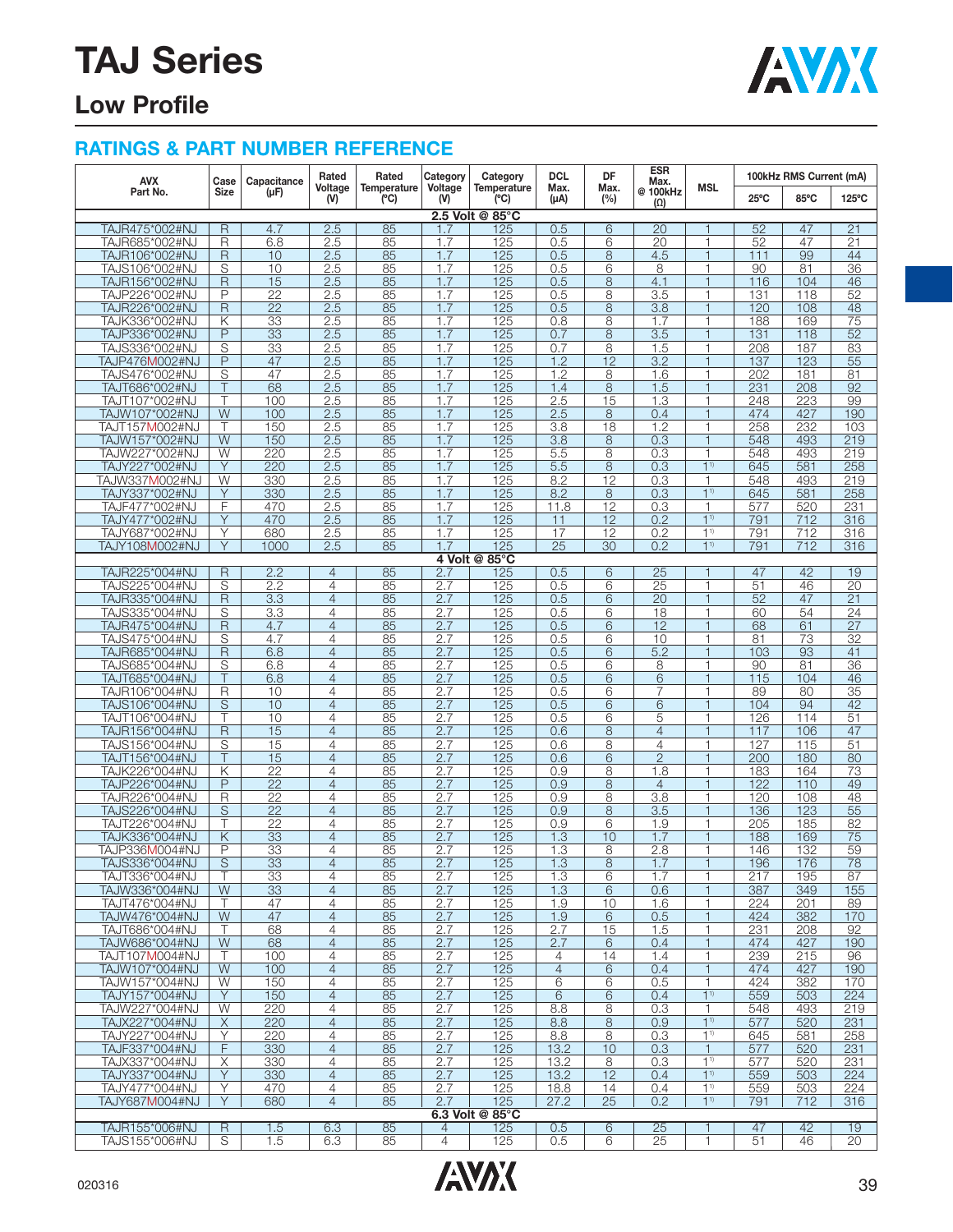

## **Low Profile**

| <b>AVX</b>                              |                              | Case<br>Capacitance                | Rated<br>Voltage | Rated<br>Temperature | Category<br>Voltage              | Category                  | <b>DCL</b>        | DF<br>Max.<br>Max. | <b>ESR</b>            |                                  |                | 100kHz RMS Current (mA) |                       |
|-----------------------------------------|------------------------------|------------------------------------|------------------|----------------------|----------------------------------|---------------------------|-------------------|--------------------|-----------------------|----------------------------------|----------------|-------------------------|-----------------------|
| Part No.                                | <b>Size</b>                  | $(\mu F)$                          | (V)              | (C)                  | (N)                              | <b>Temperature</b><br>(C) | Max.<br>(µA)      | (%)                | @ 100kHz<br>(Ω)       | <b>MSL</b>                       | $25^{\circ}$ C | 85°C                    | 125°C                 |
| TAJR225*006#NJ                          | R                            | 2.2                                | 6.3              | 85                   | $\overline{4}$                   | 125                       | 0.5               | 6                  | 20                    | $\overline{1}$                   | 52             | 47                      | $\overline{21}$       |
| TAJS225*006#NJ                          | S                            | 2.2                                | 6.3              | 85                   | $\overline{4}$<br>$\overline{4}$ | 125                       | 0.5               | 6                  | 18<br>12              | 1                                | 60             | 54                      | $\overline{24}$<br>27 |
| TAJR335*006#NJ<br>TAJS335*006#NJ        | $\mathsf{R}$<br>S            | 3.3<br>3.3                         | 6.3<br>6.3       | 85<br>85             | 4                                | 125<br>125                | 0.5<br>0.5        | 6<br>6             | 9                     | 1<br>1                           | 68<br>85       | 61<br>76                | 34                    |
| TAJR475*006#NJ                          | $\mathsf{R}$                 | 4.7                                | 6.3              | 85                   | $\overline{4}$                   | 125                       | 0.5               | 6                  | $\overline{7}$        | $\overline{1}$                   | 89             | 80                      | $\overline{35}$       |
| TAJS475*006#NJ                          | S                            | 4.7                                | 6.3              | 85                   | $\overline{4}$                   | 125                       | 0.5               | 6                  | 7.5                   | $\overline{1}$                   | 93             | 84                      | 37                    |
| TAJT475*006#NJ                          | Τ                            | 4.7                                | 6.3              | 85                   | $\overline{4}$                   | 125                       | 0.5               | 6                  | 6                     | $\mathbf{1}$                     | 115            | 104                     | 46                    |
| TAJR685*006#NJ                          | R                            | 6.8                                | 6.3              | 85                   | $\overline{4}$                   | 125                       | 0.5               | 8                  | $\overline{7}$        | 1                                | 89             | 80                      | $\overline{35}$       |
| TAJS685*006#NJ<br>TAJT685*006#NJ        | S                            | 6.8<br>6.8                         | 6.3<br>6.3       | 85<br>85             | $\overline{4}$<br>$\overline{4}$ | 125<br>125                | 0.5<br>0.5        | 6<br>6             | 2.6<br>5              | $\mathbf{1}$<br>1                | 158<br>126     | 142<br>114              | 63<br>51              |
| TAJP106*006#NJ                          | $\overline{P}$               | 10                                 | 6.3              | 85                   | $\overline{4}$                   | 125                       | 0.6               | 8                  | 6                     | $\overline{1}$                   | 100            | 90                      | 40                    |
| TAJR106*006#NJ                          | R                            | 10                                 | 6.3              | 85                   | 4                                | 125                       | 0.6               | 8                  | 6                     |                                  | 96             | 86                      | 38                    |
| TAJS106*006#NJ                          | S                            | 10                                 | 6.3              | 85                   | $\overline{4}$                   | 125                       | 0.6               | 8                  | $\overline{4}$        | $\mathbf{1}$                     | 127            | 115                     | 51                    |
| TAJT106*006#NJ                          | Τ                            | 10                                 | 6.3              | 85                   | $\overline{4}$                   | 125                       | 0.6               | 6                  | $\overline{4}$        | 1                                | 141            | 127                     | 57                    |
| TAJK156*006#NJ<br>TAJP156*006#NJ        | Κ<br>P                       | 15<br>15                           | 6.3<br>6.3       | 85<br>85             | $\overline{4}$<br>4              | 125<br>125                | 0.9<br>0.9        | 6<br>8             | $\overline{2}$<br>3.5 | $\mathbf 1$<br>1                 | 173<br>131     | 156<br>118              | 69<br>52              |
| TAJR156*006#NJ                          | $\mathsf{R}$                 | 15                                 | 6.3              | 85                   | $\overline{4}$                   | 125                       | 0.9               | 8                  | 4.1                   | $\mathbf{1}$                     | 116            | 104                     | 46                    |
| TAJS156*006#NJ                          | S                            | 15                                 | 6.3              | 85                   | $\overline{4}$                   | 125                       | 0.9               | 8                  | 3.5                   | $\mathbf{1}$                     | 136            | 123                     | 55                    |
| TAJT156*006#NJ                          | Τ                            | 15                                 | 6.3              | 85                   | $\overline{4}$                   | 125                       | 0.9               | 6                  | 3.5                   | $\mathbf{1}$                     | 151            | 136                     | 60                    |
| TAJK226*006#NJ                          | Κ                            | $\overline{22}$                    | 6.3              | 85                   | $\overline{4}$                   | 125                       | 1.3               | 10                 | 1.8                   | 1                                | 183            | 164                     | 73                    |
| <b>TAJP226M006#NJ</b><br>TAJS226*006#NJ | P<br>S                       | $\overline{22}$<br>$\overline{22}$ | 6.3<br>6.3       | 85<br>85             | $\overline{4}$<br>$\overline{4}$ | 125<br>125                | 1.3<br>1.3        | 8<br>10            | 3.3<br>1.8            | $\mathbf{1}$<br>1                | 135<br>190     | 121<br>171              | 54<br>76              |
| TAJT226*006#NJ                          |                              | $\overline{22}$                    | 6.3              | 85                   | $\overline{4}$                   | 125                       | 1.4               | 8                  | 2.5                   | $\overline{1}$                   | 179            | 161                     | $\overline{72}$       |
| TAJW226*006#NJ                          | W                            | 22                                 | 6.3              | 85                   | $\overline{4}$                   | 125                       | 1.3               | 6                  | 0.6                   |                                  | 387            | 349                     | 155                   |
| TAJT336*006#NJ                          | Τ                            | 33                                 | 6.3              | 85                   | $\overline{4}$                   | 125                       | 2.1               | 10                 | 2.5                   | $\mathbf{1}$                     | 179            | 161                     | 72                    |
| TAJW336*006#NJ                          | W                            | 33                                 | 6.3              | 85                   | $\overline{4}$                   | 125                       | $\mathbf{2}$      | 6                  | 0.5                   | 1                                | 424            | 382                     | 170                   |
| TAJT476*006#NJ<br>TAJW476*006#NJ        | $\top$<br>W                  | 47<br>47                           | 6.3<br>6.3       | 85<br>85             | $\overline{4}$<br>4              | 125<br>125                | 2.8<br>2.8        | 10<br>6            | 1.6<br>0.5            | $\mathbf 1$<br>1                 | 224<br>424     | 201<br>382              | 89<br>170             |
| TAJW686*006#NJ                          | W                            | 68                                 | 6.3              | 85                   | $\overline{4}$                   | 125                       | 4.3               | 6                  | 1.5                   | $\mathbf{1}$                     | 245            | 220                     | 98                    |
| TAJW107*006#NJ                          | W                            | 100                                | 6.3              | 85                   | $\overline{4}$                   | 125                       | 6.3               | 6                  | 0.9                   | 1                                | 316            | 285                     | 126                   |
| TAJY107*006#NJ                          | Y                            | 100                                | 6.3              | 85                   | $\overline{4}$                   | 125                       | 6.3               | 6                  | 0.7                   | 1 <sup>1</sup>                   | 423            | 380                     | 169                   |
| TAJW157*006#NJ                          | W                            | 150                                | 6.3              | 85                   | $\overline{4}$                   | 125                       | 9                 | 8                  | 0.3                   | 1                                | 548            | 493                     | 219                   |
| TAJX157*006#NJ<br>TAJY157*006#NJ        | X<br>Υ                       | 150<br>150                         | 6.3<br>6.3       | 85<br>85             | $\overline{4}$<br>$\overline{4}$ | 125<br>125                | 9<br>9.5          | 6<br>6             | 0.4<br>0.4            | 1 <sup>1</sup><br>1 <sup>1</sup> | 500<br>559     | 450<br>503              | 200<br>224            |
| TAJF227*006#NJ                          | F                            | 220                                | 6.3              | 85                   | $\overline{4}$                   | 125                       | 13.2              | 10                 | 0.3                   | $\mathbf{1}$                     | 577            | 520                     | 231                   |
| TAJX227*006#NJ                          | X                            | 220                                | 6.3              | 85                   | $\overline{4}$                   | 125                       | 13.2              | 8                  | 0.3                   | 1 <sup>1</sup>                   | 577            | 520                     | 231                   |
| TAJY227*006#NJ                          | Y                            | 220                                | 6.3              | 85                   | $\overline{4}$                   | 125                       | 13.9              | 8                  | 0.7                   | 1 <sup>1</sup>                   | 423            | 380                     | 169                   |
| TAJY337*006#NJ                          | Υ                            | 330                                | 6.3              | 85                   | $\overline{4}$                   | 125                       | 20.8              | $\overline{12}$    | 0.4                   | 1 <sup>1</sup>                   | 559            | 503                     | 224                   |
| TAJY477*006#NJ                          | Y                            | 470                                | 6.3              | 85                   | $\overline{4}$                   | 125<br>10 Volt @ 85°C     | 28.2              | 20                 | 0.2                   | 1 <sup>1</sup>                   | 791            | 712                     | 316                   |
| TAJR105*010#NJ                          | R                            | $\mathbf{1}$                       | 10               | 85                   |                                  | 125                       | 0.5               | $\overline{4}$     | $\overline{25}$       |                                  | 47             | 42                      | 19                    |
| TAJS105*010#NJ                          | S                            | $\overline{1}$                     | 10               | 85                   | $\overline{7}$                   | 125                       | 0.5               | $\overline{4}$     | 25                    | $\overline{1}$                   | 51             | 46                      | 20                    |
| TAJR155*010#NJ                          | R                            | 1.5                                | 10               | 85                   | $\overline{7}$                   | 125                       | 0.5               | 6                  | 20                    | $\mathbf{1}$                     | 52             | 47                      | 21                    |
| TAJS155*010#NJ                          | S                            | 1.5                                | 10               | 85                   | $\overline{7}$                   | 125                       | 0.5               | 6                  | 20                    | 1                                | 57             | 51                      | 23                    |
| TAJR225*010#NJ<br>TAJS225*010#NJ        | $\mathsf{R}$<br>S            | 2.2<br>2.2                         | 10<br>10         | 85<br>85             | $\overline{7}$<br>7              | 125<br>125                | 0.5<br>0.5        | 6<br>6             | 15<br>12              | $\mathbf{1}$<br>1                | 61<br>74       | 54<br>66                | 24<br>$\overline{29}$ |
| TAJR335*010#NJ                          | R                            | 3.3                                | 10               | 85                   | $\overline{7}$                   | 125                       | 0.5               | 6                  | 8                     | $\mathbf{1}$                     | 83             | 75                      | $\overline{33}$       |
| TAJS335*010#NJ                          | S                            | 3.3                                | 10               | 85                   | 7                                | 125                       | 0.5               | 6                  | 8                     |                                  | 90             | 81                      | 36                    |
| TAJT335*010#NJ                          | Τ                            | 3.3                                | 10               | 85                   | 7                                | 125                       | 0.5               | 6                  | 6                     | $\mathbf{1}$                     | 115            | 104                     | 46                    |
| TAJR475*010#NJ                          | $\overline{R}$               | 4.7                                | 10               | $\overline{85}$      | 7                                | 125                       | 0.5               | 6                  | 9                     | 1                                | 78             | 70                      | $\overline{31}$       |
| TAJS475*010#NJ<br>TAJT475*010#NJ        | S<br>Τ                       | 4.7<br>4.7                         | 10<br>10         | 85<br>85             | $\overline{7}$<br>7              | 125<br>125                | 0.5<br>0.5        | 6<br>6             | 5<br>5                | $\mathbf{1}$<br>1                | 114<br>126     | 103<br>114              | 46<br>51              |
| TAJP685*010#NJ                          | P                            | 6.8                                | 10               | 85                   | 7                                | 125                       | 0.6               | 6                  | 5                     | $\mathbf{1}$                     | 110            | 99                      | 44                    |
| TAJR685*010#NJ                          | R                            | 6.8                                | 10               | 85                   | 7                                | 125                       | 0.7               | 6                  | 5.2                   | 1                                | 103            | 93                      | 41                    |
| TAJS685*010#NJ                          | S                            | 6.8                                | 10               | 85                   | $\overline{7}$                   | 125                       | 0.7               | 6                  | $\overline{4}$        | $\mathbf{1}$                     | 127            | 115                     | 51                    |
| TAJT685*010#NJ                          | Τ<br>K                       | 6.8                                | 10<br>10         | 85<br>85             | $\overline{7}$                   | 125                       | 0.7               | 6                  | $\overline{4}$        | 1                                | 141            | 127                     | 57                    |
| TAJK106*010#NJ<br>TAJP106*010#NJ        | Р                            | 10<br>10                           | 10               | 85                   | $\overline{7}$<br>7              | 125<br>125                | $\mathbf{1}$<br>1 | 6<br>8             | 2.2<br>6              | $\mathbf{1}$<br>1                | 165<br>100     | 149<br>90               | 66<br>40              |
| TAJR106M010#NJ                          | R                            | 10                                 | 10               | 85                   | $\overline{7}$                   | 125                       | $\mathbf{1}$      | $\overline{20}$    | 6                     | $\mathbf{1}$                     | 96             | 86                      | 38                    |
| TAJS106*010#NJ                          | S                            | 10                                 | 10               | 85                   | $\overline{7}$                   | 125                       | 1                 | 8                  | 3                     | 1                                | 147            | 132                     | 59                    |
| TAJT106*010#NJ                          | T                            | 10                                 | 10               | 85                   | $\overline{7}$                   | 125                       | $\mathbf{1}$      | 6                  | $\overline{3}$        | $\mathbf{1}$                     | 163            | 147                     | 65                    |
| TAJS156*010#NJ<br>TAJT156*010#NJ        | $\overline{\mathsf{S}}$<br>Τ | 15<br>15                           | 10<br>10         | 85<br>85             | $\overline{7}$<br>$\overline{7}$ | 125<br>125                | 1.5<br>1.5        | 6<br>8             | $\overline{2}$<br>2.8 | $\mathbf{1}$<br>$\mathbf{1}$     | 180<br>169     | 162<br>152              | 72<br>68              |
| TAJW156*010#NJ                          | W                            | 15                                 | 10               | 85                   | 7                                | 125                       | 1.5               | 6                  | 0.7                   | 1                                | 359            | 323                     | 143                   |
| TAJT226*010#NJ                          | Τ                            | $\overline{22}$                    | 10               | 85                   | $\overline{7}$                   | 125                       | 2.2               | 8                  | 2.2                   | $\mathbf{1}$                     | 191            | 172                     | 76                    |
| TAJW226*010#NJ                          | W                            | 22                                 | 10               | 85                   | 7                                | 125                       | 2.2               | 6                  | 0.6                   | 1                                | 387            | 349                     | 155                   |
| TAJW336*010#NJ                          | W                            | 33                                 | 10               | 85                   | $\overline{7}$                   | 125                       | 3.3               | 6                  | 1.6                   | $\mathbf{1}$                     | 237            | 213                     | 95                    |
| TAJH476*006#NJ<br>TAJW476*010#NJ        | н<br>W                       | 47<br>47                           | 10<br>10         | 85<br>85             | $\overline{7}$<br>$\overline{7}$ | 125<br>125                | 4.7<br>4.7        | 8<br>6             | 1.0<br>1.4            | 1<br>$\mathbf{1}$                | 283<br>254     | 255<br>228              | 113<br>101            |
| TAJY476*010#NJ                          | Y                            | 47                                 | 10               | 85                   | 7                                | 125                       | 4.7               | 6                  | 0.5                   | $1^{1}$                          | 500            | 450                     | 200                   |
| TAJW686*010#NJ                          | W                            | 68                                 | 10               | 85                   | $\overline{7}$                   | 125                       | 6.8               | 6                  | 1.2                   | $\mathbf{1}$                     | 274            | 246                     | 110                   |
|                                         |                              |                                    |                  |                      |                                  |                           |                   |                    |                       |                                  |                |                         |                       |

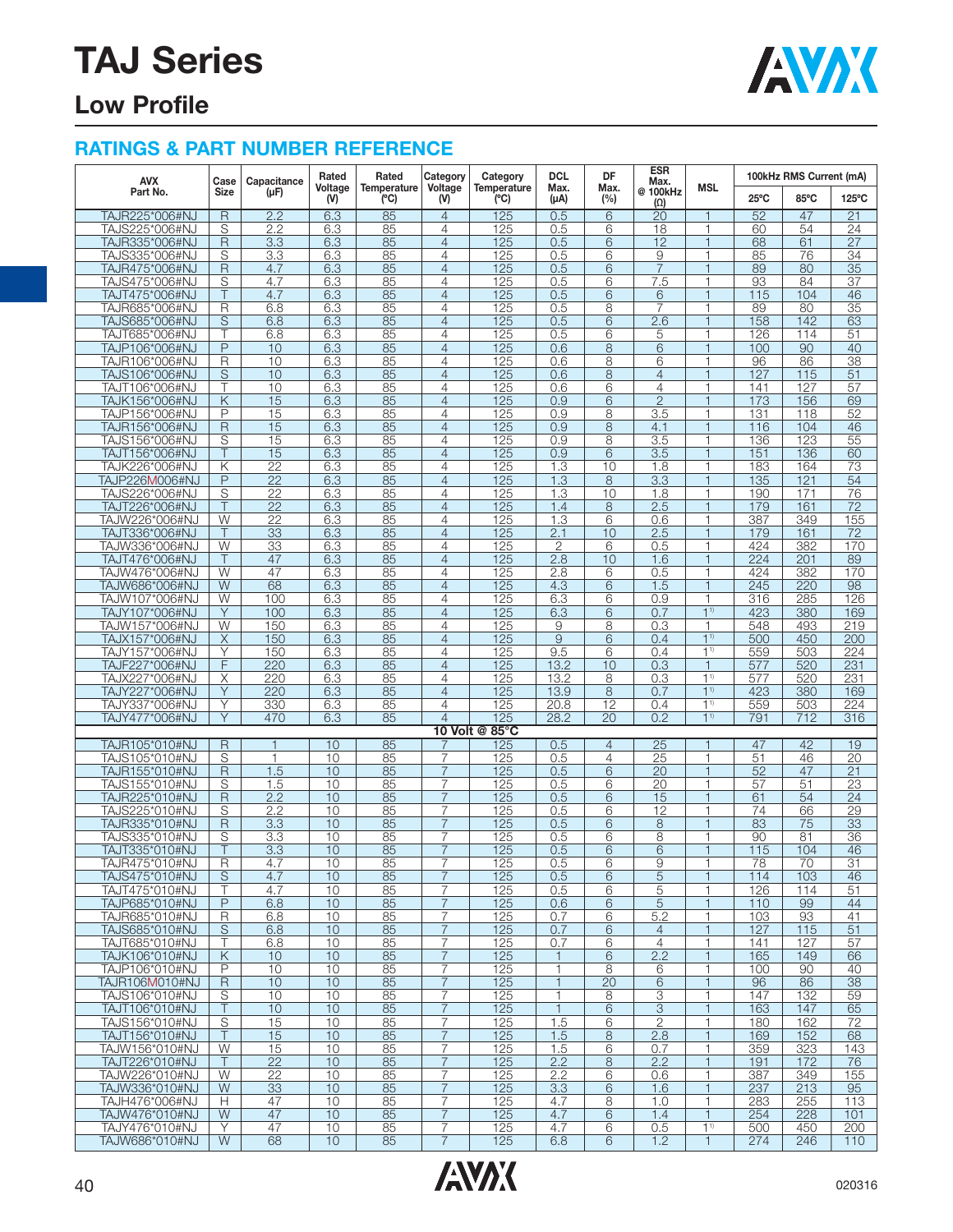

## **Low Profile**

| <b>AVX</b>                                | Case                   | Capacitance     | Rated           | Rated              | Category            | Category           | <b>DCL</b>      | DF                               | <b>ESR</b><br>Max.<br><b>MSL</b> |                         | 100kHz RMS Current (mA) |            |                       |  |  |
|-------------------------------------------|------------------------|-----------------|-----------------|--------------------|---------------------|--------------------|-----------------|----------------------------------|----------------------------------|-------------------------|-------------------------|------------|-----------------------|--|--|
| Part No.                                  | Size                   | $(\mu F)$       | Voltage<br>(V)  | Temperature<br>(C) | Voltage<br>(V)      | Temperature<br>(C) | Max.<br>(µA)    | Max.<br>(%)                      | @ 100kHz<br>$(\Omega)$           |                         | $25^{\circ}$ C          | 85°C       | 125°C                 |  |  |
| TAJY686*010#NJ                            | Υ                      | 68              | 10              | 85                 |                     | 125                | 6.8             | 6                                | 0.9                              | 1 <sup>1</sup>          | 373                     | 335        | 149                   |  |  |
| TAJW107*010#NJ                            | W                      | 100             | 10              | 85                 | 7                   | 125                | 10              | 6                                | 0.4                              | 1                       | 474                     | 427        | 190                   |  |  |
| TAJX107*010#NJ                            | X                      | 100             | 10              | 85                 | $\overline{7}$      | 125                | 10              | 8                                | 0.9                              | 1 <sup>1</sup>          | 333                     | 300        | 133                   |  |  |
| TAJY107*010#NJ                            | Υ                      | 100             | 10              | 85                 | 7                   | 125                | 10              | 6                                | 0.9                              | 11                      | 373                     | 335        | 149                   |  |  |
| TAJF157*010#NJ                            | F<br>Χ                 | 150             | 10<br>10        | 85<br>85           | 7<br>$\overline{7}$ | 125<br>125         | 15<br>15        | 10                               | 0.3                              | $\mathbf{1}$<br>$1^{1}$ | 577                     | 520<br>520 | 231<br>231            |  |  |
| TAJX157 <b>M</b> 010#NJ<br>TAJY157*010#NJ | Y                      | 150<br>150      | 10              | 85                 | 7                   | 125                | 15              | 6<br>6                           | 0.3<br>1.2                       | 1 <sup>1</sup>          | 577<br>323              | 290        | 129                   |  |  |
| TAJY227*010#NJ                            | Υ                      | 220             | 10              | 85                 | $\overline{7}$      | 125                | $\overline{22}$ | 10                               | 0.5                              | 11                      | 500                     | 450        | 200                   |  |  |
|                                           |                        |                 |                 |                    |                     | 16 Volt @ 85°C     |                 |                                  |                                  |                         |                         |            |                       |  |  |
| TAJR684*016#NJ                            | R                      | 0.68            | 16              | 85                 | 10                  | 125                | 0.5             | $\overline{4}$                   | 25                               |                         | 47                      | 42         | 19                    |  |  |
| TAJS684*016#NJ                            | S                      | 0.68            | 16              | 85                 | 10                  | 125                | 0.5             | 4                                | $\overline{25}$                  | 1                       | 51                      | 46         | 20                    |  |  |
| TAJR105*016#NJ                            | $\mathsf{R}$           |                 | 16              | 85                 | 10                  | 125                | 0.5             | $\overline{4}$                   | 20                               |                         | 52                      | 47         | $\overline{21}$       |  |  |
| TAJS105*016#NJ                            | S<br>$\overline{\top}$ | $\mathbf{1}$    | 16              | 85                 | 10                  | 125                | 0.5             | 4<br>$\overline{4}$              | 15                               |                         | 66                      | 59         | 26                    |  |  |
| TAJT105*016#NJ<br>TAJR155*016#NJ          | R                      | 1.5             | 16<br>16        | 85<br>85           | 10<br>10            | 125<br>125         | 0.5<br>0.5      | 6                                | $\overline{5}$<br>10             | $\mathbf{1}$<br>1       | 126<br>74               | 114<br>67  | 51<br>30              |  |  |
| TAJS155*016#NJ                            | S                      | 1.5             | 16              | 85                 | 10                  | 125                | 0.5             | 6                                | $\overline{12}$                  | $\overline{1}$          | 74                      | 66         | 29                    |  |  |
| TAJR225*016#NJ                            | R                      | 2.2             | 16              | 85                 | 10                  | 125                | 0.5             | 6                                | 6.5                              | 1                       | 92                      | 83         | 37                    |  |  |
| TAJS225*016#NJ                            | S                      | 2.2             | 16              | 85                 | 10                  | 125                | 0.5             | 6                                | 6                                |                         | 104                     | 94         | 42                    |  |  |
| TAJT225*016#NJ                            | т                      | 2.2             | 16              | 85                 | 10                  | 125                | 0.5             | 6                                | 6.5                              |                         | 111                     | 100        | 44                    |  |  |
| TAJR335*016#NJ                            | $\mathsf R$            | 3.3             | 16              | 85                 | 10                  | 125                | 0.5             | 8                                | 5                                | $\mathbf{1}$            | 105                     | 94         | 42                    |  |  |
| TAJS335*016#NJ                            | S                      | 3.3             | 16              | 85                 | 10                  | 125                | 0.5             | 6                                | 5                                | 1                       | 114                     | 103        | 46                    |  |  |
| TAJT335*016#NJ                            | $\mathbf{I}$           | 3.3             | 16              | 85                 | 10<br>10            | 125                | 0.5             | 6                                | 5                                |                         | 126                     | 114<br>125 | 51<br>56              |  |  |
| TAJK475*016#NJ<br>TAJP475*016#NJ          | Κ<br>P                 | 4.7<br>4.7      | 16<br>16        | 85<br>85           | 10                  | 125<br>125         | 0.8<br>0.8      | 6<br>8                           | 3.1<br>5                         | 1                       | 139<br>110              | 99         | 44                    |  |  |
| TAJS475*016#NJ                            | S                      | 4.7             | 16              | 85                 | 10                  | 125                | 0.8             | 8                                | 4                                |                         | 127                     | 115        | $\overline{51}$       |  |  |
| TAJT475*016#NJ                            | Τ                      | 4.7             | 16              | 85                 | 10                  | 125                | 0.8             | 6                                | $\overline{3.1}$                 | $\mathbf{1}$            | 161                     | 145        | 64                    |  |  |
| TAJS685*016#NJ                            | S                      | 6.8             | 16              | 85                 | 10                  | 125                | 1.1             | 8                                | 2.4                              | 1                       | 165                     | 148        | 66                    |  |  |
| TAJT685*016#NJ                            | Τ                      | 6.8             | 16              | 85                 | 10                  | 125                | 1.1             | 6                                | $\overline{3.5}$                 | $\mathbf{1}$            | 151                     | 136        | 60                    |  |  |
| TAJT106*016#NJ                            | Τ                      | 10              | 16              | 85                 | 10                  | 125                | 1.6             | 8                                | 2.2                              | 1                       | 191                     | 172        | 76                    |  |  |
| TAJW106*016#NJ                            | W                      | 10              | 16              | 85                 | 10                  | 125                | 1.6             | 6                                | $\mathbf{2}$                     | $\overline{1}$          | 212                     | 191        | 85                    |  |  |
| TAJT156 <b>M</b> 016#NJ<br>TAJW156*016#NJ | W                      | 15<br>15        | 16<br>16        | 85<br>85           | 10<br>10            | 125<br>125         | 2.4<br>2.4      | 6<br>6                           | $\mathbf{2}$<br>0.7              | $\mathbf{1}$            | 200<br>359              | 180<br>323 | 80<br>143             |  |  |
| TAJW226*016#NJ                            | W                      | $\overline{22}$ | 16              | 85                 | 10                  | 125                | 3.5             | 6                                | 1.6                              | 1                       | 237                     | 213        | 95                    |  |  |
| TAJW336*016#NJ                            | $\overline{W}$         | $\overline{33}$ | 16              | 85                 | 10                  | 125                | 5.3             | 6                                | 1.5                              | $\overline{1}$          | 245                     | 220        | 98                    |  |  |
| TAJY336*016#NJ                            | Υ                      | 33              | 16              | 85                 | 10                  | 125                | 5.3             | 6                                | 0.9                              | 1 <sup>1</sup>          | 373                     | 335        | 149                   |  |  |
| TAJW476*016#NJ                            | W                      | 47              | 16              | 85                 | 10                  | 125                | 7.5             | 6                                | 0.4                              | $\overline{1}$          | 474                     | 427        | 190                   |  |  |
| TAJX476*016#NJ                            | Χ                      | 47              | 16              | 85                 | 10                  | 125                | 7.5             | 6                                | 0.75                             | 1 <sup>1</sup>          | 365                     | 329        | 146                   |  |  |
| TAJY476*016#NJ                            | Y                      | 47              | 16              | 85                 | 10                  | 125                | 7.5             | 6                                | 0.7                              | 1 <sup>1</sup>          | 423                     | 380        | 169                   |  |  |
| TAJF686*016#NJ                            | F<br>X                 | 68<br>68        | 16              | 85<br>85           | 10<br>10            | 125                | 10.9            | 10                               | 0.4                              | 1<br>1 <sup>1</sup>     | 500<br>408              | 450<br>367 | 200                   |  |  |
| TAJX686*016#NJ<br>TAJY686*016#NJ          | Υ                      | 68              | 16<br>16        | 85                 | 10                  | 125<br>125         | 10.9<br>10.9    | 8<br>6                           | 0.6<br>0.9                       | 1 <sup>1</sup>          | 373                     | 335        | 163<br>149            |  |  |
| TAJF107M016#NJ                            | F                      | 100             | 16              | 85                 | 10                  | 125                | 16              | 10                               | 0.4                              | $\mathbf{1}$            | 500                     | 450        | 200                   |  |  |
| TAJY107*016#NJ                            | Υ                      | 100             | 16              | 85                 | 10                  | 125                | 16              | 8                                | 0.9                              | 1 <sup>1</sup>          | 373                     | 335        | 149                   |  |  |
| TAJY157M016#NJ                            | Υ                      | 150             | 16              | 85                 | 10                  | 125                | $\overline{24}$ | $\overline{15}$                  | 0.3                              | 1 <sup>1</sup>          | 645                     | 581        | 258                   |  |  |
|                                           |                        |                 |                 |                    |                     | 20 Volt @ 85°C     |                 |                                  |                                  |                         |                         |            |                       |  |  |
| TAJR104*020#NJ                            | R                      | 0.1             | 20              | 85                 | 13                  | 125                | 0.5             | 4                                | 25                               |                         | 47                      | 42         | 19                    |  |  |
| TAJS104*020#NJ                            | S                      | 0.1             | 20              | 85                 | 13                  | 125                | 0.5             | 4                                | 25                               | 1                       | 51                      | 46         | $\overline{20}$       |  |  |
| TAJR154*020#NJ<br>TAJS154*020#NJ          | $\mathsf{R}$<br>S      | 0.15<br>0.15    | 20<br>20        | 85<br>85           | 13<br>13            | 125<br>125         | 0.5<br>0.5      | $\overline{4}$<br>4              | 25<br>25                         |                         | 47<br>51                | 42<br>46   | 19<br>$\overline{20}$ |  |  |
| TAJR224*020#NJ                            | R                      | 0.22            | $\overline{20}$ | 85                 | 13                  | 125                | 0.5             | $\overline{4}$                   | $\overline{25}$                  | $\mathbf{1}$            | 47                      | 42         | 19                    |  |  |
| TAJS224*020#NJ                            | S                      | 0.22            | 20              | 85                 | 13                  | 125                | 0.5             | $\overline{4}$                   | 25                               | 1                       | 51                      | 46         | 20                    |  |  |
| TAJR334*020#NJ                            | $\mathsf{R}$           | 0.33            | 20              | 85                 | 13                  | 125                | 0.5             | $\overline{4}$                   | 25                               | $\mathbf{1}$            | 47                      | 42         | 19                    |  |  |
| TAJS334*020#NJ                            | S                      | 0.33            | 20              | 85                 | 13                  | 125                | 0.5             | 4                                | 25                               | 1                       | 51                      | 46         | 20                    |  |  |
| TAJR474*020#NJ                            | $\mathsf{R}$           | 0.47            | 20              | 85                 | 13                  | 125                | 0.5             | $\overline{4}$                   | 25                               | $\mathbf{1}$            | 47                      | 42         | 19                    |  |  |
| TAJS474*020#NJ                            | S                      | 0.47            | 20              | 85                 | 13                  | 125                | 0.5             | $\overline{4}$                   | 25                               |                         | 51                      | 46         | 20                    |  |  |
| TAJR684*020#NJ<br>TAJS684*020#NJ          | $\mathsf{R}$<br>S      | 0.68<br>0.68    | 20<br>20        | 85<br>85           | 13<br>13            | 125<br>125         | 0.5<br>0.5      | $\overline{4}$<br>$\overline{4}$ | 20<br>25                         | $\mathbf{1}$<br>1       | 52<br>51                | 47<br>46   | 21<br>20              |  |  |
| TAJT684*020#NJ                            | $\mathbf{I}$           | 0.68            | 20              | 85                 | 13                  | 125                | 0.5             | $\overline{4}$                   | 15                               | 1                       | 73                      | 66         | 29                    |  |  |
| TAJR105*020#NJ                            | R                      | 1               | 20              | 85                 | 13                  | 125                | 0.5             | $\overline{4}$                   | 20                               | 1                       | 52                      | 47         | 21                    |  |  |
| TAJS105*020#NJ                            | S                      | $\mathbf{1}$    | 20              | 85                 | 13                  | 125                | 0.5             | $\overline{4}$                   | 12                               | 1                       | 74                      | 66         | 29                    |  |  |
| TAJT105*020#NJ                            |                        | 1               | 20              | 85                 | 13                  | 125                | 0.5             | $\overline{4}$                   | 9                                | 1                       | 94                      | 85         | 38                    |  |  |
| TAJP155*020#NJ                            | $\overline{P}$         | 1.5             | 20              | 85                 | 13                  | 125                | 0.5             | 6                                | 9.6                              | $\mathbf{1}$            | 79                      | 71         | $\overline{32}$       |  |  |
| TAJR155*020#NJ                            | $\mathsf R$            | 1.5             | 20              | 85                 | 13                  | 125                | 0.5             | 6                                | 9.6                              | 1                       | 76                      | 68         | 30                    |  |  |
| TAJS155*020#NJ                            | S                      | 1.5             | 20              | 85                 | 13                  | 125                | 0.5             | 6                                | 5.4                              | $\mathbf{1}$            | 110                     | 99         | 44                    |  |  |
| TAJT155*020#NJ<br>TAJP225*020#NJ          | Τ<br>P                 | 1.5<br>2.2      | 20<br>20        | 85<br>85           | 13<br>13            | 125<br>125         | 0.5<br>0.5      | 6<br>6                           | 6.5<br>8.3                       | 1<br>$\mathbf{1}$       | 111<br>85               | 100<br>77  | 44<br>34              |  |  |
| TAJR225*020#NJ                            | R                      | 2.2             | 20              | 85                 | 13                  | 125                | 0.5             | 6                                | 6                                | 1                       | 96                      | 86         | $\overline{38}$       |  |  |
| TAJS225*020#NJ                            | $\mathbb S$            | 2.2             | 20              | 85                 | 13                  | 125                | 0.5             | 6                                | 4.5                              | $\mathbf{1}$            | 120                     | 108        | 48                    |  |  |
| TAJT225*020#NJ                            | Τ                      | 2.2             | 20              | 85                 | 13                  | 125                | 0.5             | 6                                | 6                                | $\mathbf{1}$            | 115                     | 104        | 46                    |  |  |
| TAJT335*020#NJ                            |                        | 3.3             | 20              | 85                 | 13                  | 125                | 0.7             | 6                                | 3                                | 1                       | 163                     | 147        | 65                    |  |  |
| TAJT475*020#NJ                            | Τ                      | 4.7             | $\overline{20}$ | 85                 | 13                  | 125                | 0.9             | 6                                | 3.1                              | $\mathbf{1}$            | 161                     | 145        | 64                    |  |  |

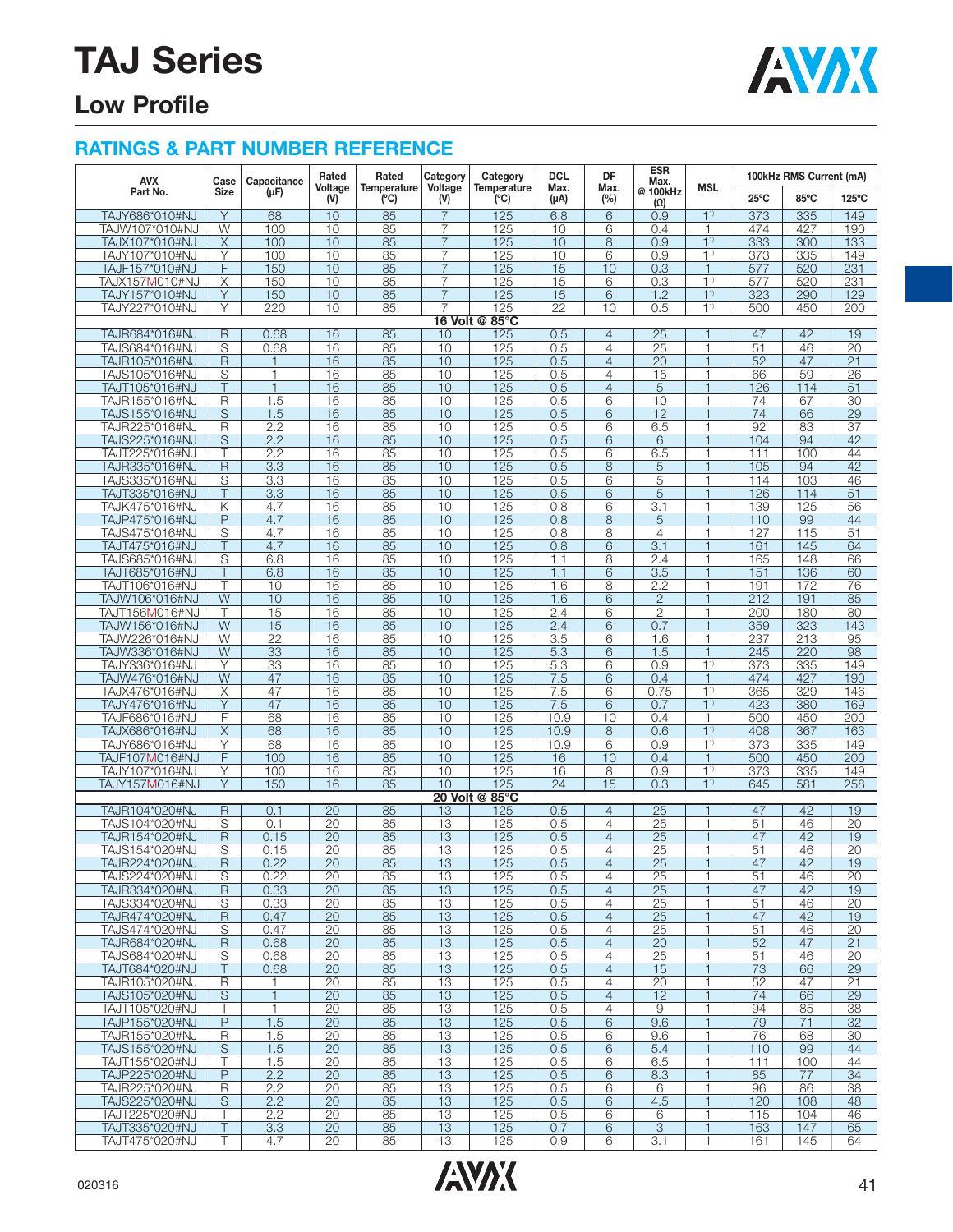

## **Low Profile**

| <b>AVX</b>                       | Case                    | Capacitance      | Rated                 | Rated              | Category              | Category                  | <b>DCL</b>        | DF                  | ESR<br>Max.                        |                          | 100kHz RMS Current (mA) |                 |                       |  |
|----------------------------------|-------------------------|------------------|-----------------------|--------------------|-----------------------|---------------------------|-------------------|---------------------|------------------------------------|--------------------------|-------------------------|-----------------|-----------------------|--|
| Part No.                         | Size                    | $(\mu F)$        | Voltage<br>$(M)$      | Temperature<br>(C) | Voltage<br>(N)        | <b>Temperature</b><br>(C) | Max.<br>$(\mu A)$ | Max.<br>(%)         | @ 100kHz<br>$(\Omega)$             | <b>MSL</b>               | $25^{\circ}$ C          | 85°C            | 125°C                 |  |
| TAJT685*020#NJ                   |                         | 6.8              | 20                    | 85                 | 13                    | 125                       | 1.4               | 6                   | 2.6                                | 1                        | 175                     | 158             | 70                    |  |
| TAJW106*020#NJ                   | W                       | 10               | 20                    | 85                 | 13                    | 125                       | $\mathbf{2}$      | 6                   | 1.9                                | $\mathbf{1}$             | 218                     | 196             | 87                    |  |
| TAJW156*020#NJ                   | W                       | 15               | 20                    | 85                 | 13                    | 125                       | 3                 | 6                   | 1.7                                | $\mathbf{1}$             | 230                     | 207             | 92                    |  |
| TAJW226*020#NJ                   | W                       | $\overline{22}$  | $\overline{20}$       | 85                 | 13                    | 125                       | 4.4               | 6                   | 1.6                                | 1                        | 237                     | 213             | 95                    |  |
| TAJY226*020#NJ                   | Y                       | $\overline{22}$  | $\overline{20}$       | 85                 | 13                    | 125                       | 4.4               | 6                   | 0.9                                | 1 <sup>1</sup>           | 373                     | 335             | 149                   |  |
| TAJX336*020#NJ                   | X                       | 33               | 20                    | 85                 | 13                    | 125                       | 6.6               | 6                   | 0.5                                | 1 <sup>1</sup>           | 447                     | 402             | 179                   |  |
| TAJY336*020#NJ                   | $\overline{Y}$          | $\overline{33}$  | $\overline{20}$       | 85                 | $\overline{13}$       | 125                       | 6.6               | 6                   | 0.6                                | $1^{1}$                  | 456                     | 411             | 183                   |  |
| TAJX476*020#NJ                   | X                       | 47               | 20                    | 85                 | 13                    | 125                       | 9.4               | 6                   | 0.4                                | 1 <sup>1</sup>           | 500                     | 450             | 200                   |  |
| TAJY476*020#NJ                   | Y                       | 47               | 20                    | 85                 | 13                    | 125                       | 9.4               | 6                   | 0.9                                | 1 <sup>1</sup>           | 373                     | 335             | 149                   |  |
| TAJY686*020#NJ                   | Υ                       | 68               | $\overline{20}$       | 85                 | 13                    | 125                       | 13.6              | 6                   | 0.9                                | 11                       | 373                     | 335             | 149                   |  |
|                                  |                         |                  |                       |                    |                       | 25 Volt @ 85°C            |                   |                     |                                    |                          |                         |                 |                       |  |
| TAJR154*025#NJ<br>TAJR224*025#NJ | $\mathsf{R}$<br>R       | 0.15<br>0.15     | 25<br>25              | 85<br>85           | 17<br>$\overline{17}$ | 125<br>125                | 0.5<br>0.5        | $\overline{4}$<br>4 | $\overline{24}$<br>$\overline{21}$ | 1                        | 48<br>51                | 43<br>46        | 19<br>$\overline{20}$ |  |
| TAJR334*025#NJ                   | $\overline{R}$          | 0.15             | 25                    | 85                 | 17                    | 125                       | 0.5               | $\overline{4}$      | 17                                 | $\mathbf{1}$             | 57                      | 51              | 23                    |  |
| TAJR474*025#NJ                   | R                       | 0.47             | 25                    | 85                 | 17                    | 125                       | 0.5               | 4                   | 15                                 | 1                        | 61                      | 54              | 24                    |  |
| TAJS474*025#NJ                   | S                       | 0.47             | 25                    | 85                 | 17                    | 125                       | 0.5               | $\overline{4}$      | $\overline{9}$                     | $\overline{1}$           | 85                      | 76              | $\overline{34}$       |  |
| TAJR684*025#NJ                   | R                       | 0.68             | 25                    | 85                 | 17                    | 125                       | 0.5               | 4                   | 13                                 |                          | 65                      | 59              | 26                    |  |
| TAJS684*025#NJ                   | $\mathbb S$             | 0.68             | 25                    | 85                 | 17                    | 125                       | 0.5               | $\overline{4}$      | 8                                  | $\mathbf{1}$             | 90                      | 81              | 36                    |  |
| TAJP105*025#NJ                   | $\overline{P}$          | $\mathbf{1}$     | 25                    | 85                 | 17                    | 125                       | 0.5               | $\overline{4}$      | $\overline{11}$                    | 1                        | 74                      | 66              | $\overline{30}$       |  |
| TAJR105*025#NJ                   | $\overline{R}$          | $\mathbf{1}$     | 25                    | 85                 | 17                    | 125                       | 0.5               | $\overline{4}$      | $\,8\,$                            | 1                        | 83                      | 75              | 33                    |  |
| TAJS105*025#NJ                   | S                       | $\mathbf{1}$     | 25                    | 85                 | 17                    | 125                       | 0.5               | $\overline{4}$      | 8                                  | 1                        | 90                      | 81              | 36                    |  |
| TAJP155*025#NJ                   | $\overline{P}$          | 1.5              | 25                    | 85                 | 17                    | 125                       | 0.5               | 6                   | 9.6                                | $\overline{1}$           | 79                      | $\overline{71}$ | $\overline{32}$       |  |
| TAJS155*025#NJ                   | $\overline{\mathsf{s}}$ | 1.5              | 25                    | 85                 | 17                    | 125                       | 0.5               | 6                   | 5.4                                | $\mathbf{1}$             | 110                     | 99              | 44                    |  |
| TAJT155*025#NJ                   | $\top$                  | 1.5              | 25                    | 85                 | 17                    | 125                       | 0.5               | 6                   | 5                                  | $\mathbf{1}$             | 126                     | 114             | 51                    |  |
| TAJT225*025#NJ                   | Τ                       | 2.2              | 25                    | 85                 | $\overline{17}$       | 125                       | 0.6               | 6                   | 4.5                                | 1                        | 133                     | 120             | 53                    |  |
| TAJT335*025#NJ                   | Τ                       | $\overline{3.3}$ | 25                    | 85                 | 17                    | 125                       | 0.8               | 6                   | 3.5                                | $\mathbf{1}$             | 151                     | 136             | 60                    |  |
| TAJW335*025#NJ                   | W                       | 3.3              | 25                    | 85                 | 17                    | 125                       | 0.8               | 6                   | 1.6                                | 1                        | 237                     | 213             | 95                    |  |
| TAJT475*025#NJ<br>TAJW475*025#NJ | Τ<br>W                  | 4.7<br>4.7       | $\overline{25}$       | 85                 | 17<br>17              | 125                       | 1.2<br>1.2        | 6<br>6              | $\overline{3.1}$<br>1.2            | $\mathbf{1}$             | 161                     | 145<br>246      | 64<br>110             |  |
| TAJW685*025#NJ                   | W                       | 6.8              | $\overline{25}$<br>25 | 85<br>85           | 17                    | 125<br>125                | 1.7               | 6                   | $\mathbf{2}$                       | $\mathbf{1}$             | 274<br>212              | 191             | 85                    |  |
| TAJW106*025#NJ                   | W                       | 10               | 25                    | 85                 | 17                    | 125                       | 2.5               | 6                   | 1.8                                | 1                        | 224                     | 201             | 89                    |  |
| TAJY156*025#NJ                   | Y                       | 15               | 25                    | 85                 | 17                    | 125                       | 3.8               | 6                   | $\mathbf{1}$                       | 1 <sup>1</sup>           | 354                     | 318             | 141                   |  |
| TAJY226*025#NJ                   | Υ                       | 22               | 25                    | 85                 | 17                    | 125                       | 5.5               | 6                   | 0.8                                | 1 <sup>1</sup>           | 395                     | 356             | 158                   |  |
| TAJY336*025#NJ                   | Y                       | $\overline{33}$  | $\overline{25}$       | 85                 | 17                    | 125                       | 8.3               | 6                   | 0.5                                | 1 <sup>1</sup>           | 500                     | 450             | 200                   |  |
| TAJY476*025#NJ                   | Υ                       | 47               | 25                    | 85                 | 17                    | 125                       | 11.8              | 6                   | 0.9                                | 11                       | 373                     | 335             | 149                   |  |
|                                  |                         |                  |                       |                    |                       | 35 Volt @ 85°C            |                   |                     |                                    |                          |                         |                 |                       |  |
| TAJR104*035#NJ                   | R                       | 0.1              | 35                    | 85                 | 23                    | 125                       | 0.5               | $\overline{4}$      | 29                                 | 1                        | 44                      | 39              | 17                    |  |
| TAJS104*035#NJ                   | S                       | 0.1              | 35                    | 85                 | 23                    | 125                       | 0.5               | $\overline{4}$      | $\overline{24}$                    | 1                        | 52                      | 47              | $\overline{21}$       |  |
| TAJR154*035#NJ                   | $\mathsf R$             | 0.15             | 35                    | 85                 | 23                    | 125                       | 0.5               | $\overline{4}$      | 24                                 | $\mathbf{1}$             | 48                      | 43              | 19                    |  |
| TAJS154*035#NJ                   | S                       | 0.15             | 35                    | 85                 | $\overline{23}$       | 125                       | 0.5               | $\overline{4}$      | $\overline{21}$                    | 1                        | 56                      | 50              | $\overline{22}$       |  |
| TAJR224*035#NJ                   | $\mathsf{R}$            | 0.22             | 35                    | 85                 | $\overline{23}$       | 125                       | 0.5               | $\overline{4}$      | 21                                 | $\overline{1}$           | 51                      | 46              | $\overline{20}$       |  |
| TAJS224*035#NJ<br>TAJR334*035#NJ | S<br>$\mathsf{R}$       | 0.22<br>0.33     | 35<br>35              | 85<br>85           | 23<br>$\overline{23}$ | 125<br>125                | 0.5<br>0.5        | 4<br>$\overline{4}$ | 18<br>17                           | 1<br>$\mathbf{1}$        | 60<br>57                | 54<br>51        | 24<br>$\overline{23}$ |  |
| TAJS334*035#NJ                   | S                       | 0.33             | 35                    | 85                 | 23                    | 125                       | 0.5               | 4                   | 15                                 | 1                        | 66                      | 59              | 26                    |  |
| TAJR474*035#NJ                   | $\mathsf{R}$            | 0.47             | 35                    | 85                 | 23                    | 125                       | 0.5               | $\overline{4}$      | 15                                 | $\mathbf{1}$             | 61                      | 54              | 24                    |  |
| TAJS474*035#NJ                   | S                       | 0.47             | 35                    | 85                 | 23                    | 125                       | 0.5               | $\overline{4}$      | $\overline{12}$                    | 1                        | 74                      | 66              | $\overline{29}$       |  |
| TAJT474*035#NJ                   | Τ                       | 0.47             | 35                    | 85                 | 23                    | 125                       | 0.5               | $\overline{4}$      | 10                                 | $\overline{\phantom{a}}$ | 89                      | 80              | 36                    |  |
| TAJP684*035#NJ                   | P                       | 0.68             | 35                    | 85                 | 23                    | 125                       | 0.5               | 4                   | 13                                 | 1                        | 68                      | 61              | 27                    |  |
| TAJS684*035#NJ                   | S                       | 0.68             | 35                    | 85                 | 23                    | 125                       | 0.5               | $\overline{4}$      | 8                                  | 1                        | 90                      | 81              | 36                    |  |
| TAJT684*035#NJ                   | Τ                       | 0.68             | 35                    | 85                 | 23                    | 125                       | 0.5               | 4                   | 8                                  | 1                        | <u>100</u>              | 90              | 40                    |  |
| TAJP105*035#NJ                   | $\mathsf{P}$            | 1                | 35                    | 85                 | 23                    | 125                       | 0.5               | $\overline{4}$      | 11                                 | 1                        | 74                      | 66              | 30                    |  |
| TAJS105*035#NJ                   | S                       | 1                | 35                    | 85                 | 23                    | 125                       | 0.5               | 4                   | 7.5                                | 1                        | 93                      | 84              | 37                    |  |
| TAJT105*035#NJ                   | Τ                       | $\mathbf{1}$     | 35                    | 85                 | 23                    | 125                       | 5                 | $\overline{4}$      | 6.5                                | $\mathbf{1}$             | 111                     | 100             | 44                    |  |
| TAJT155*035#NJ                   | Τ<br>$\top$             | 1.5              | 35                    | 85                 | 23                    | 125                       | 0.5               | 6                   | 5.2                                | 1                        | 124                     | 112             | 50                    |  |
| TAJT225*035#NJ<br>TAJW335*035#NJ | W                       | 2.2<br>3.3       | 35<br>35              | 85<br>85           | 23<br>23              | 125<br>125                | 0.8<br>1.2        | 6<br>6              | 4.2<br>1.6                         | $\mathbf{1}$<br>1        | 138<br>237              | 124<br>213      | 55<br>95              |  |
| TAJW475*035#NJ                   | W                       | 4.7              | 35                    | 85                 | 23                    | 125                       | 1.6               | 6                   | 2.2                                | $\mathbf{1}$             | 202                     | 182             | 81                    |  |
| TAJY685*035#NJ                   | Υ                       | 6.8              | 35                    | 85                 | 23                    | 125                       | 2.3               | 6                   | 0.9                                | 1 <sup>1</sup>           | 373                     | 335             | 149                   |  |
| TAJX106*035#NJ                   | $\overline{X}$          | 10               | 35                    | 85                 | 23                    | 125                       | 3.5               | 6                   | 0.7                                | 1 <sup>1</sup>           | 378                     | 340             | 151                   |  |
| TAJY106*035#NJ                   | Y                       | 10               | 35                    | 85                 | 23                    | 125                       | 3.5               | 6                   | $\mathbf{1}$                       | 1 <sup>1</sup>           | 354                     | 318             | 141                   |  |
| TAJY156*035#NJ                   | Y                       | 15               | 35                    | 85                 | 23                    | 125                       | 5.3               | 6                   | 0.6                                | 1 <sup>1</sup>           | 456                     | 411             | 183                   |  |
| TAJY226*035#NJ                   | Υ                       | $\overline{22}$  | 35                    | 85                 | 23                    | 125                       | 7.7               | 6                   | 0.5                                | 1 <sup>1</sup>           | 500                     | 450             | 200                   |  |
|                                  |                         |                  |                       |                    |                       | 50 Volt @ 85°C            |                   |                     |                                    |                          |                         |                 |                       |  |
| TAJS104*050#NJ                   | S                       | 0.1              | 50                    | 85                 | 33                    | 125                       | 0.5               | $\overline{4}$      | 19                                 |                          | 58                      | 53              | 23                    |  |
| TAJS154*050#NJ                   | $\overline{S}$          | 0.15             | 50                    | 85                 | 33                    | 125                       | 0.5               | $\overline{4}$      | 16                                 | $\mathbf{1}$             | 64                      | 57              | 25                    |  |
| TAJP224*050#NJ                   | P                       | 0.22             | 50                    | 85                 | 33                    | 125                       | 0.5               | $\overline{4}$      | 17                                 | $\mathbf{1}$             | 59                      | 53              | 24                    |  |
| TAJR224*050#NJ                   | R                       | 0.22             | 50                    | 85                 | 33                    | 125                       | 0.5               | $\overline{4}$      | 17                                 | 1                        | 57                      | 51              | 23                    |  |
| TAJS224*050#NJ                   | $\overline{S}$<br>P     | 0.22             | 50                    | 85                 | 33                    | 125                       | 0.5               | $\overline{4}$<br>4 | 13                                 | $\mathbf{1}$             | 71                      | 64              | 28<br>24              |  |
| TAJP334*050#NJ<br>TAJR334M050#NJ | R                       | 0.33<br>0.33     | 50<br>50              | 85<br>85           | 33<br>33              | 125<br>125                | 0.5<br>0.5        | $\overline{4}$      | 17<br>17                           | 1<br>1                   | 59<br>57                | 53<br>51        | 23                    |  |
| TAJS334*050#NJ                   | $\overline{\mathsf{s}}$ | 0.33             | 50                    | 85                 | 33                    | 125                       | 0.5               | 4                   | 11                                 | 1                        | $\overline{77}$         | 69              | 31                    |  |
|                                  |                         |                  |                       |                    |                       |                           |                   |                     |                                    |                          |                         |                 |                       |  |